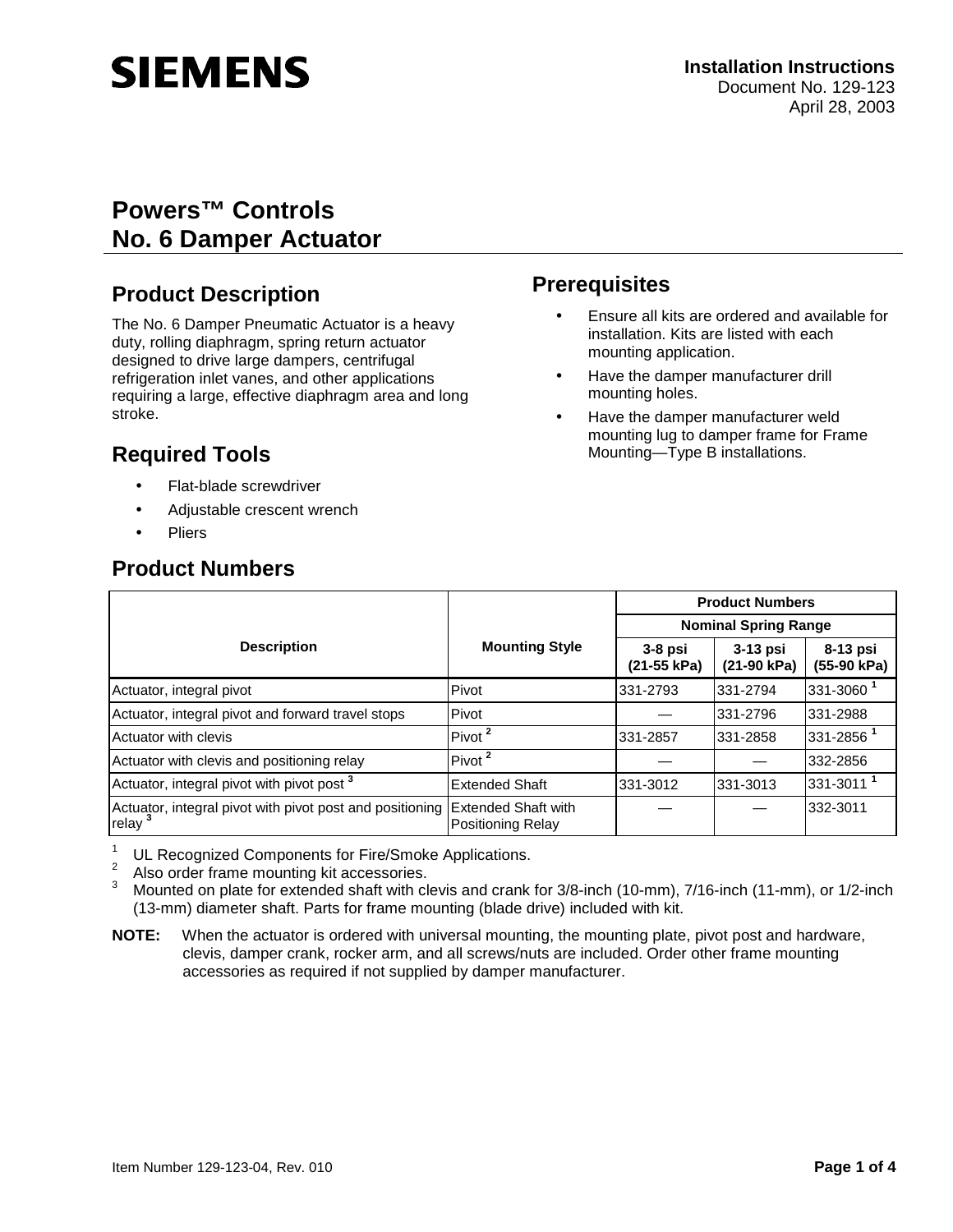## **Installation**

## **Extended Shaft Mounting – Pivot Actuator**

#### **Expected installation time:** 28 minutes

Actuators: 331-3012, 331-3013, 331-3011, or 332-3011. These assemblies are designed for 90° damper rotation.

- **NOTE:** Clevis mounts in crank radius hole No. 1 for 90° damper rotation.
- 1. Slip 3/4-inch (19-mm) diameter hole in the mounting plate over the damper shaft (Figure 1).



#### **Figure 1. Actuator Mounting Plate.**

2. Slip the crank over the 3/8-inch through 1/2-inch (10-millimeter through 13-millimeter) diameter damper shaft (Figure 2).



**Figure 2. Extended Shaft Mounting.** 

3. Position the mounting plate and attach it to the duct with 4 screws.

## **Frame Mounting – Type A**

Actuator and Clevis Assembly: 331-2857, 331-2858 or 331-2856.

Frame Mounting Kit: 751\* for one-section damper, or 752\* for two-section damper.

\* Order from Arrow United Industries.

**NOTE:** Have manufacturer drill holes in damper frame and damper blade(s). Specific locations of holes are shown in the AP 331-3 Powers™ Controls No. 6 Pneumatic Damper Actuator Technical Instructions, (155-029P25).

#### **One-Section Damper (Kit 751)**

**Expected installation time:** Two hours



**Figure 3. One-section Damper.** 

- 1. Attach damper mounting bracket to lower right-hand corner (or upper left-hand corner, if necessary) of damper section with six screws provided. For Arrow 1770 Dampers, add shim provided between brackets and bottom of frame.
- 2. Attach damper blade clip (included) to damper blade (Figure 4). Use the same clip location for both normally open and normally closed dampers. Put damper in its normal position, open or closed. Connect push rod to trunnion in blade clip and tighten setscrews. Connect other end of push rod to crank on drive shaft and tighten trunnion setscrew on push rod. Position crank so push rod is parallel to bracket, then tighten crank setscrews.



**Figure 4. Damper Blade Clip.** 

3. Install actuator in actuator support bracket using pivot shaft and hitch pins. Pivot shaft should be in holes about 17-1/2 inches (445 mm) from drive shaft. The actuator support bracket can also mount in the vertical position for installations where space is limited.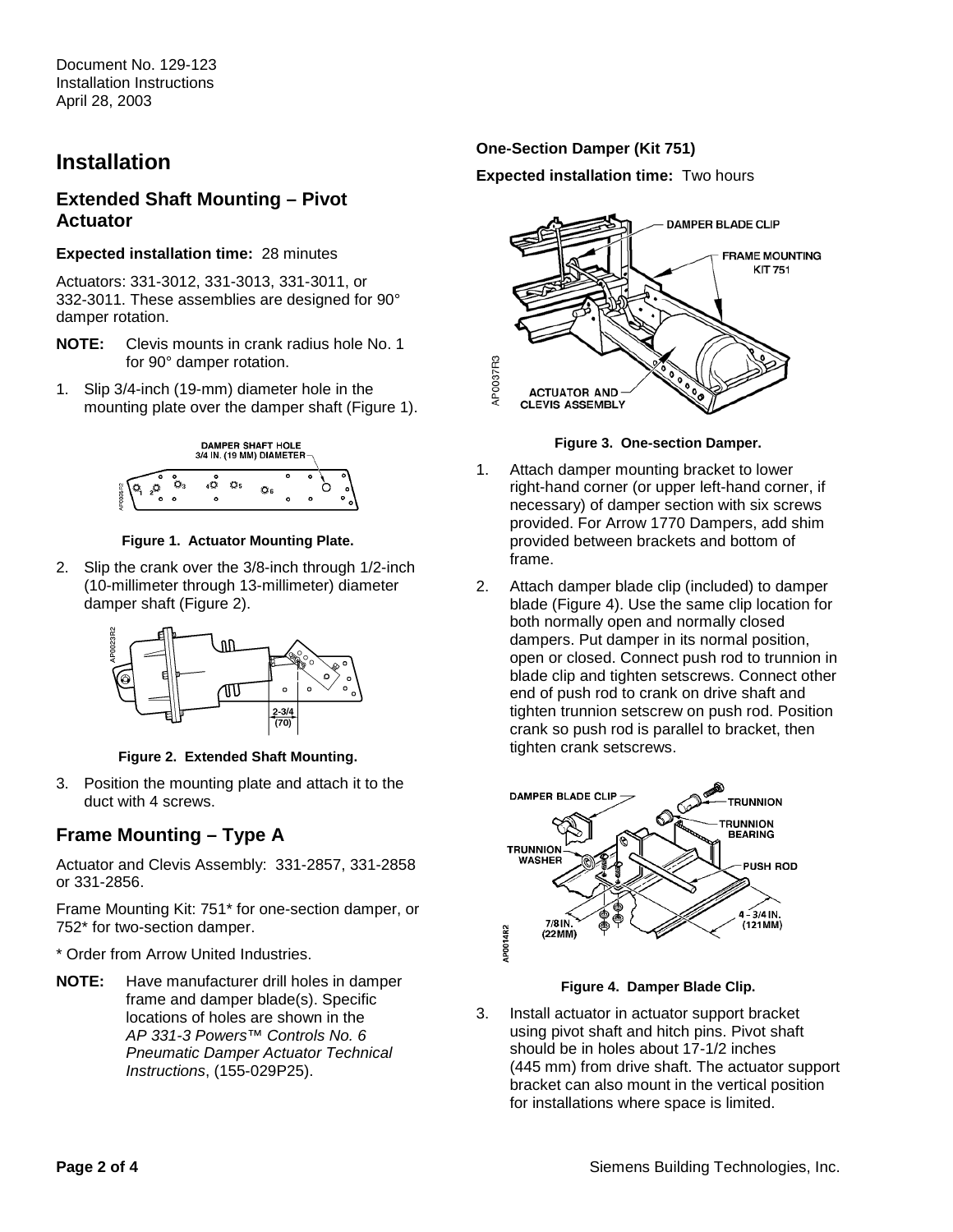- 4. Position crank drive by actuator as follows:
	- a. Normally open dampers: crank is above drive shaft.
	- b. Normally closed dampers: crank is below drive shaft.
- 5. Connect actuator clevis to crank. Place damper in its normal position, open or closed. Stroke actuator 1/4-inch (6-millimeter) with hand pump, and then tighten crank setscrews. This will ensure a tight damper closure.

The installation is now complete.

## **Two-Section Damper (Kit 752)**



**Figure 5. Two-section Damper.** 

**Expected installation time:** Two hours, 30 minutes

- 1. Follow the steps in One-Section Damper.
- 2. Attach Damper Blade Clip (included) to damper blade in second damper section. Repeat Step 2 in One-Section Damper. The push rod will connect to the extra crank on the drive shaft.

# **Frame Mounting – Type B**

## **Expected installation time:** Three hours

Actuator: 331-3012 (331-3013 or 331-3011)

Mounting lug: 331-569.

1. If damper frame is aluminum, light gauge sheet metal, or an unusual shape, bolt a 3/16-inch (5-millimeter) thick, flat piece of steel to the frame where the mounting lug is to attach. The mounting lug can then be welded to it.

- 2. Weld the mounting lug parallel and 5/16-inch (8-millimeter) from the inside edge of the damper frame and perpendicular to it (Figure 6). Weld the lug along both sides. The lug should be as close as possible to the corner of the damper frame to minimize deflection. The damper manufacturer should weld the lug.
- 3. If the damper frame is aluminum, light gauge sheet metal, or an unusual shape, bolt a 3/16-inch (5-millimeter) thick, flat piece of sheet metal to the frame. Then weld the mounting lug to it.
- 4. Attach rocker to blade in proper position for normally open or normally closed damper (Figure 6).



IMPORTANT: Damper frame channel iron should be 3/16 (5mm) thick for rigidity.

#### **Figure 6. Frame Mounting-Type B Dimensions. Dimensions in Inches (Millimeters).**

- 5. Attach mounting plate to mounting lug.
	- a. Normally closed damper: attach plate to lug (Figure 7). Place pivot post in Hole 3.
	- b. Normally open damper: attach plate to lug (Figure 8). Place pivot post in Hole 4.